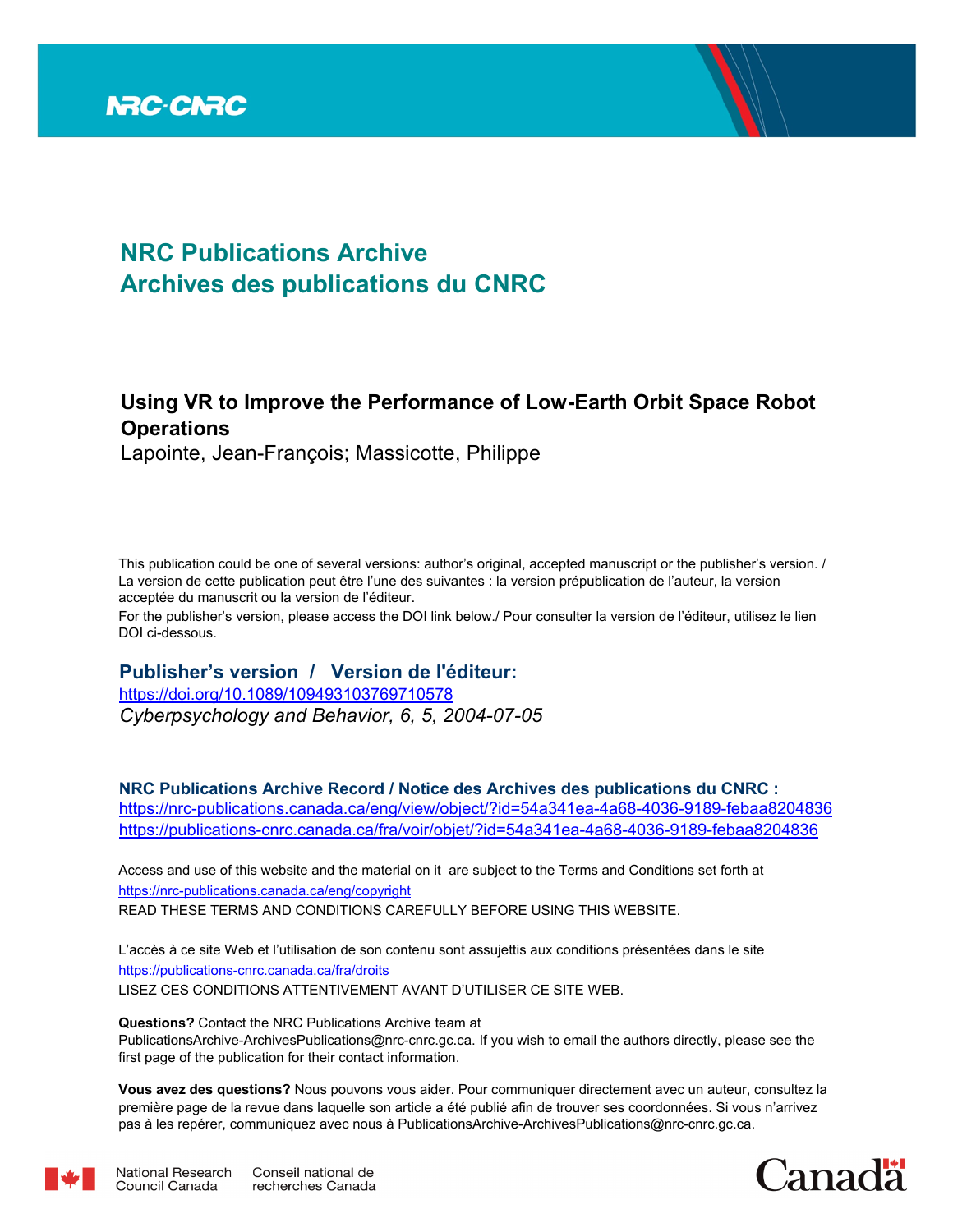

National Research Council Canada

Conseil national de recherches Canada

Institute for Information Technology

Institut de technologie de l'information



*Using VR to Improve the Performance of Low-Earth Orbit Space Robot Operations \** 

Lapointe, J.-F., and Massicotte, P. October 2003

\* published in Cyberpsychology and Behavior. Vol. 6, No. 5, October 2003. pp. 545-548. NRC 46525.

Copyright 2003 by National Research Council of Canada

Permission is granted to quote short excerpts and to reproduce figures and tables from this report, provided that the source of such material is fully acknowledged.

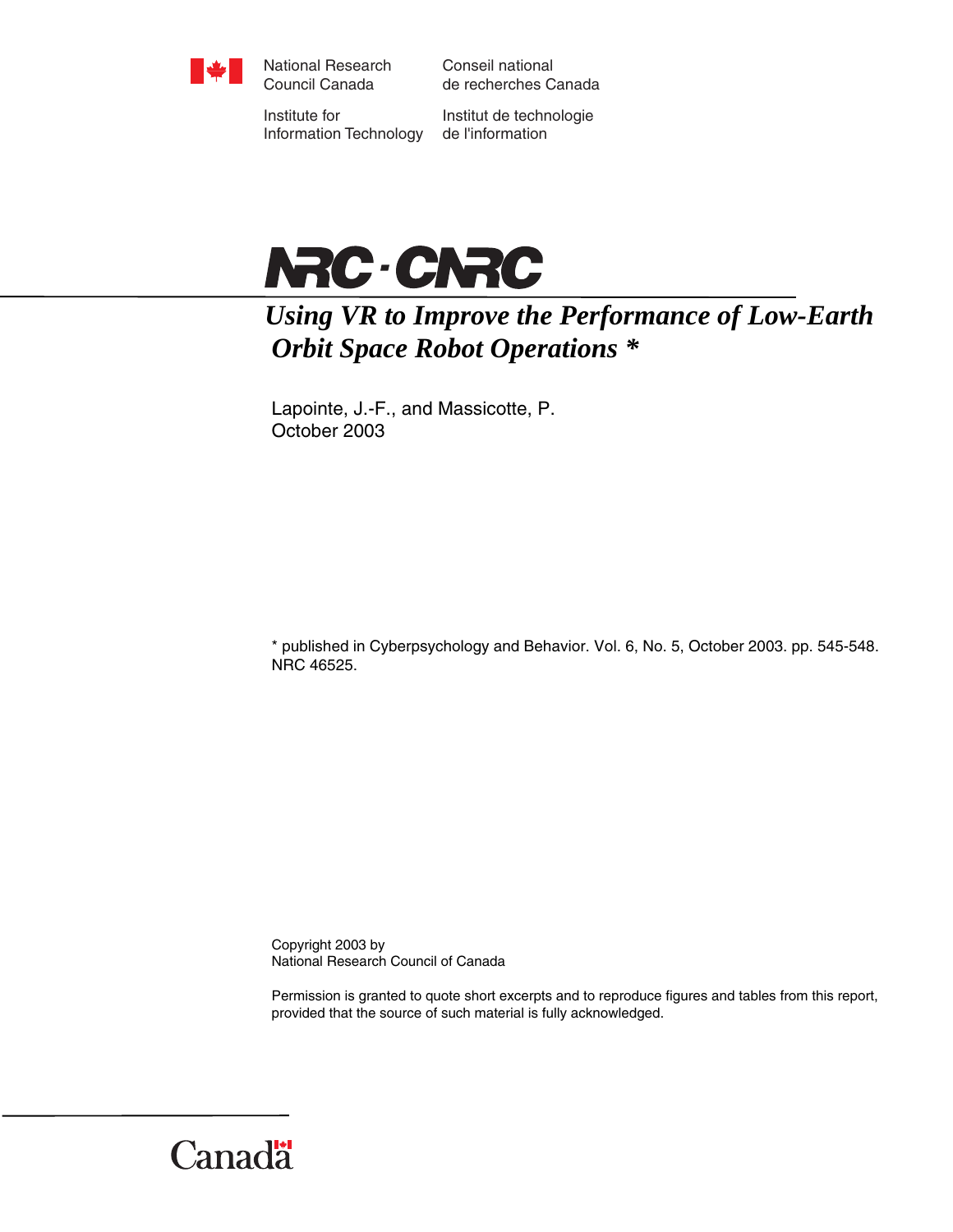# Using VR to Improve the Performance of Low-Earth Orbit Space Robot Operations

JEAN-FRAN OIS LAPOINTE, Ph.D., and PHILIPPE MASSICOTTE

#### **ABSTRACT**

**The operations of current robotics systems in low-earth orbit could benefit from the use of virtual reality (VR) systems to improve their performance. This paper presents an example of the type of contribution such a system could provide to assist the space robot operators in their operations, by using the increased situational awareness and the ease of use associated with VR systems.**

#### **INTRODUCTION**

**A** PART FROM THE PAST ROTEX and ETS-7 experiments,<sup>1,2</sup> the operations of low-earth orbit PART FROM THE PAST ROTEX and ETS-7 experi-(LEO) space robots are currently limited to the use of the Shuttle Remote Manipulator System (SRMS), and the Space Station Remote Manipulator System (SSRMS).

The SRMS, as its name implies, is installed in the cargo bay of the space shuttle, while the SSRMS is installed on the International Space Station (ISS). Those systems are illustrated in Figure 1.

These two robotics systems are non-autonomous and thus are controlled and supervised by human operators in a human-in-the-loop way, the simplest form of remote control.<sup>3</sup> In both cases the direct views on the worksite of the robots are seldom and therefore, the operators rely almost uniquely on camera views during the operations.

It is important to understand that the visual cues represent the only source of information available to the operators to achieve safe and efficient work. Given this constraint and since it is sometimes impossible to get a good view of specific parts of the worksite, the assistance of other astronauts is often required to assist the operators in their tasks, especially when large objects are manipulated in constrained spaces. In those cases, the assisting astronauts becomes the "eyes" of the operator by taking a "space walk" and going directly on the worksite.4,5

These workarounds allow the operator to get a good direct or indirect view of the robot worksite, in order to safely complete the tasks.

Once the assembly of the ISS completed, there will be fourteen cameras installed on it at fixed locations. Each of those cameras is mounted on a pan/tilt unit (PTU) to control their orientation. In addition to that, four cameras are mounted on the SSRMS, one fixed at each end and two others mounted on the arm near the elbow, on PTUs.

The operation of the SRMS and SSRMS constantly alternates between camera selection/control, and robot control, until the task is completed.

The cameras are currently selected and controlled from a display and control panel made of different physical controls such as buttons and switches. The camera control is done by adjusting their different parameters such as pan/tilt/speed/ zoom/focus/iris.

On the other hand, the control of the robots is done with the use of two 3-degree-of-freedom hand controllers, as well as a standard graphical user interface. On the ISS, all those interfaces are combined in a control station called the robotic workstation (RWS), shown in Figure 2.

The current workstation is fully functional but requires the operator to remember the location of

Visual Information Technology Group, Institute for Information Technology, National Research Council of Canada, Ottawa, Ontario, Canada.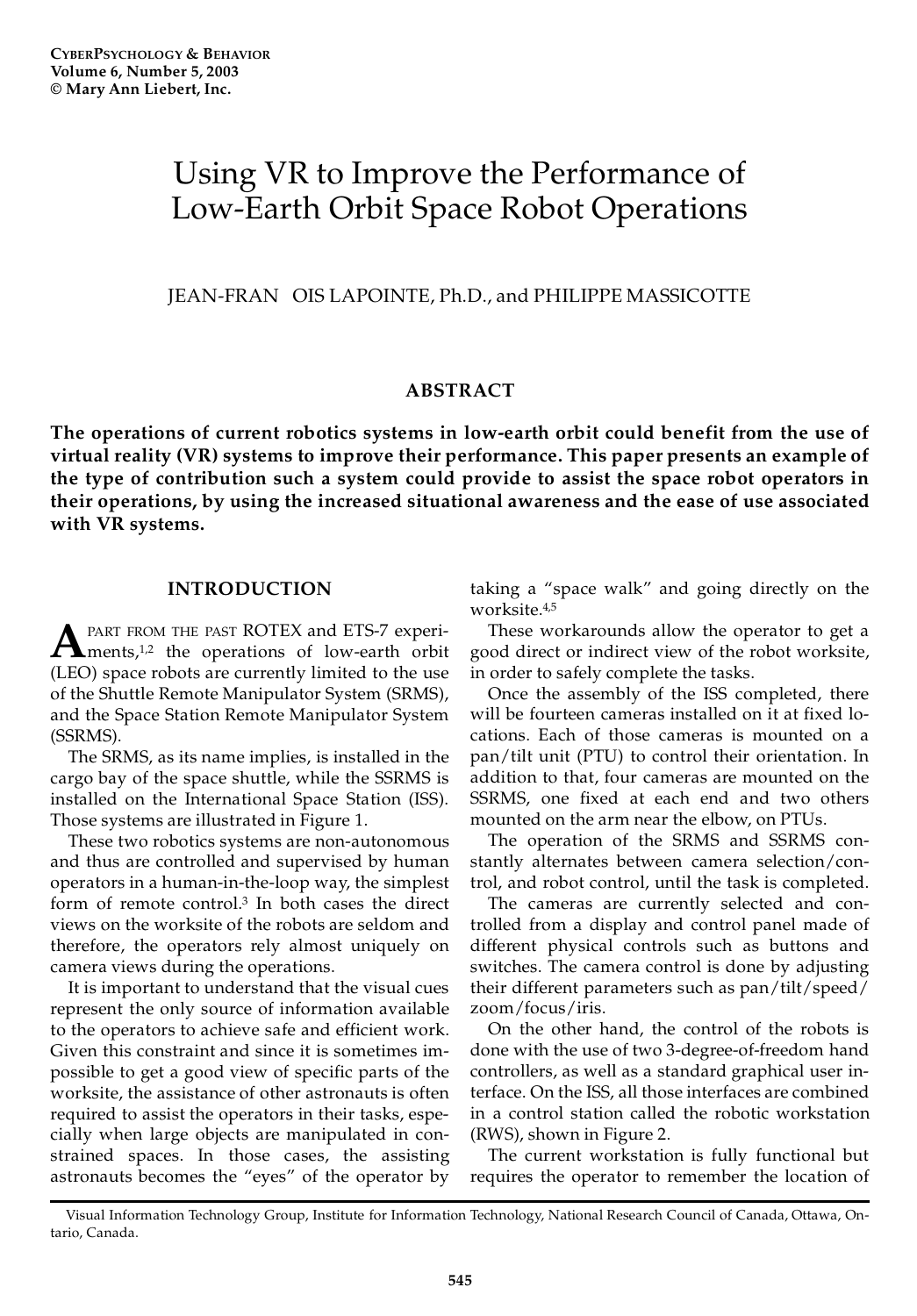

**FIG. 1.** SRMS (left) and SSRMS (right).

each camera in order to choose the good ones when comes the time to operate the robot. The building of such a cognitive model (mental map) of the system requires a lot of training for the operators and is prone to errors.

The training of both the SRMS and the SSRMS is done on simulators. The training for the SRMS is done by the NASA at the Johnson Space Center. For the SSRMS, the training is done by the Canadian Space Agency at the John H. Chapman Space Center on a simulator called MOTS (MSS Operations and Training System).<sup>6</sup>

The camera selection and control is a crucial part of the robotics system operation and typically, most of the time required to accomplish a task is spent for the selection and control of the cameras in order to get a good view of the worksite. The remaining time is used for the control of the robot.

The performance and safety of space robot operations are of prime importance,<sup>7</sup> and this paper describes a VR-based proof-of-concept human-machine interface that makes use of direct manipulation, and the combination of both the global and local views of the worksite, in order to simplify the operations.

The use of those techniques could eventually reduce the training time required by the operators. We also think that it has the potential to significantly reduce the task completion time.



**FIG. 2.** The ISS Robotic Workstation.

#### **THEORETICAL FOUNDATIONS**

The proof-of-concept VR system described here, called COSMOS (Control of Operations in Space and Monitoring of Orbital Systems) is based on VR technologies and its design is based on the recommendations of a task analysis of the operation of low-earth-orbit robots.<sup>4</sup>

This task analysis showed that safety is the most important factor in space and that since direct viewing of the worksite is limited, most of the time, the only way to provide the operator with a view of the worksite is through the use of video cameras.

Since the cameras are located on the ISS itself, all the views provided by them are local in essence and there is no way to obtain a global view of the structure.

This is where VR can help, by providing, through a model of it, a global view of the ISS. This model can then be augmented with additional information and can be observed from any point of view.

This latest feature alone, which is specific to VR systems, makes it useful to increase the situational awareness (SA) of the operators by providing them both a global view of the ISS and a local view of the worksite.

This scenario compares well to the current situation where only local views are available to the operators.

The possibility to add information to the VR scene also can improve the overall productivity by allowing a fast an easy selection and control of the cameras located on the ISS in a way that requires almost no training.

#### **SYSTEM DESCRIPTION**

COSMOS is mainly composed of a 3D graphical model of the ISS (based on the planned complete structure) that orbits around a 3D model of the earth. A global view of the system is shown in Figure 3.

COSMOS is currently controlled by a standard computer keyboard and mouse, with two joysticks used for both navigating around the ISS and to control the SSRMS when in robot control mode.

When the operator needs to select a camera view of the worksite, it can easily display the location, orientation and field-of-view of all the cameras, simply by pushing a button.

The display of this information is accomplished by augmenting the VR scene with a pictorial description of the cameras field-of-views in the form of semi-transparent viewing volumes or frustums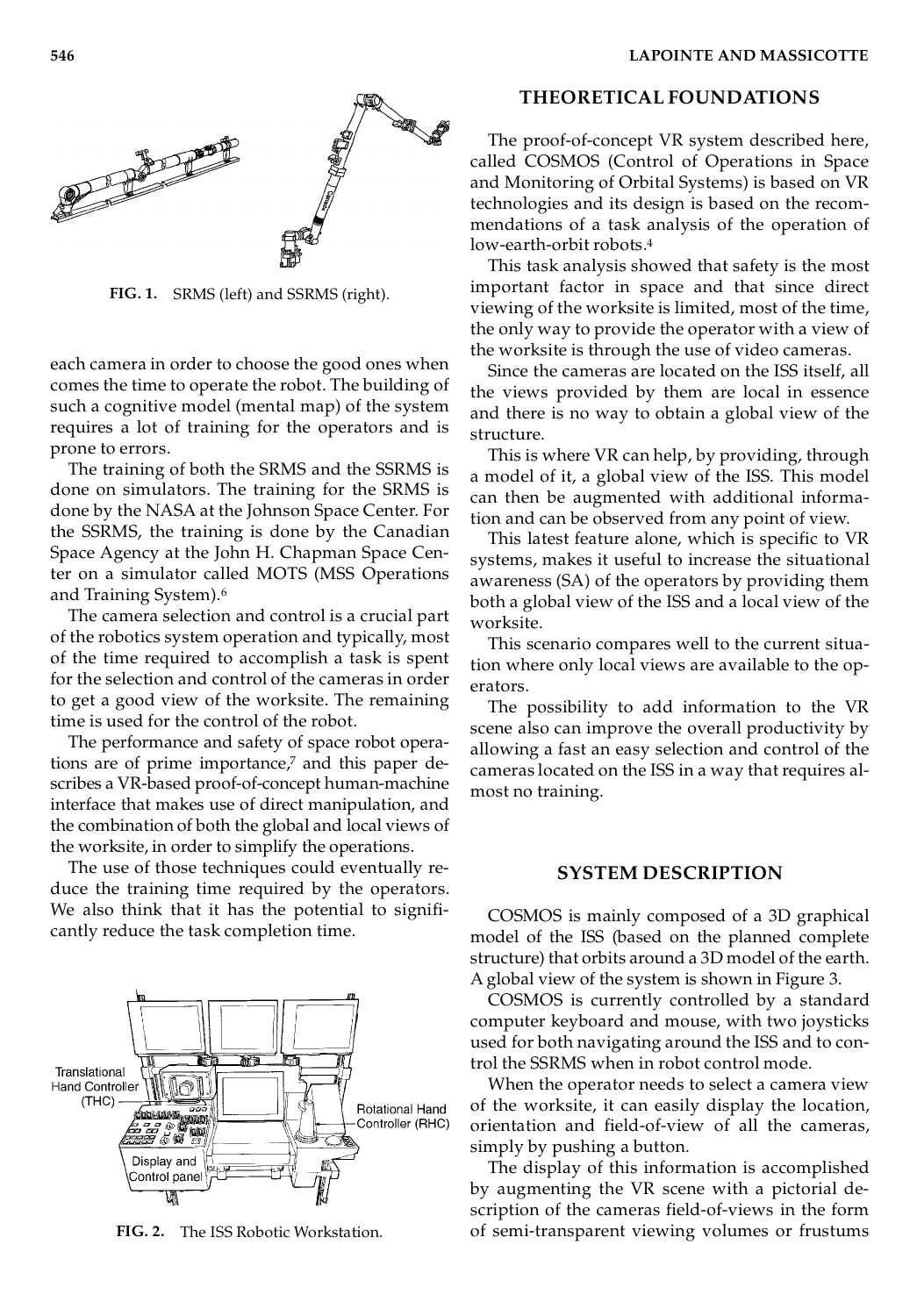



**FIG. 6.** Selected camera view in a separate window.

**FIG. 3.** COSMOS overview.



**FIG. 4.** Camera's view.



**FIG. 5.** Visual feedback indicating the selected camera (in red).

(truncated square pyramids) originating from each camera location on the ISS (Fig. 4).

As a result, the operator can easily spot the camera that will give the best view of the desired worksite and select it directly, simply by pointing and clicking on it.

The system confirms the selection of a particular camera view through visual feedback, by changing the color of the selected frustum (Fig. 5).

Also, COSMOS can provide simultaneously the global ISS view and the local worksite view by displaying the particular camera view in a separate window (Fig. 6).

The direct manipulation of the system eliminates the need to remember the location of each camera as well as their associated number. This technique alone has the potential to significantly reduce the operator's training time and the errors associated with the selection of the inappropriate camera views. As a result this could positively impact the overall performance of the low-earth orbit space robot operations.

#### **DISCUSSION**

The use of direct manipulation and the fact of being able to see simultaneously a camera location, orientation and field-of-view is a great advantage for the operation of the robots as compared to the current situation. This eliminates the need to remember their location or their number, therefore reducing the training time.

In addition to that, the instantaneous visual feedback associated with the direct manipulation interface eases significantly the selection and control of the cameras.

Moreover, the interactive 3D nature of VR is critical here to illustrate the camera poses, since it is not